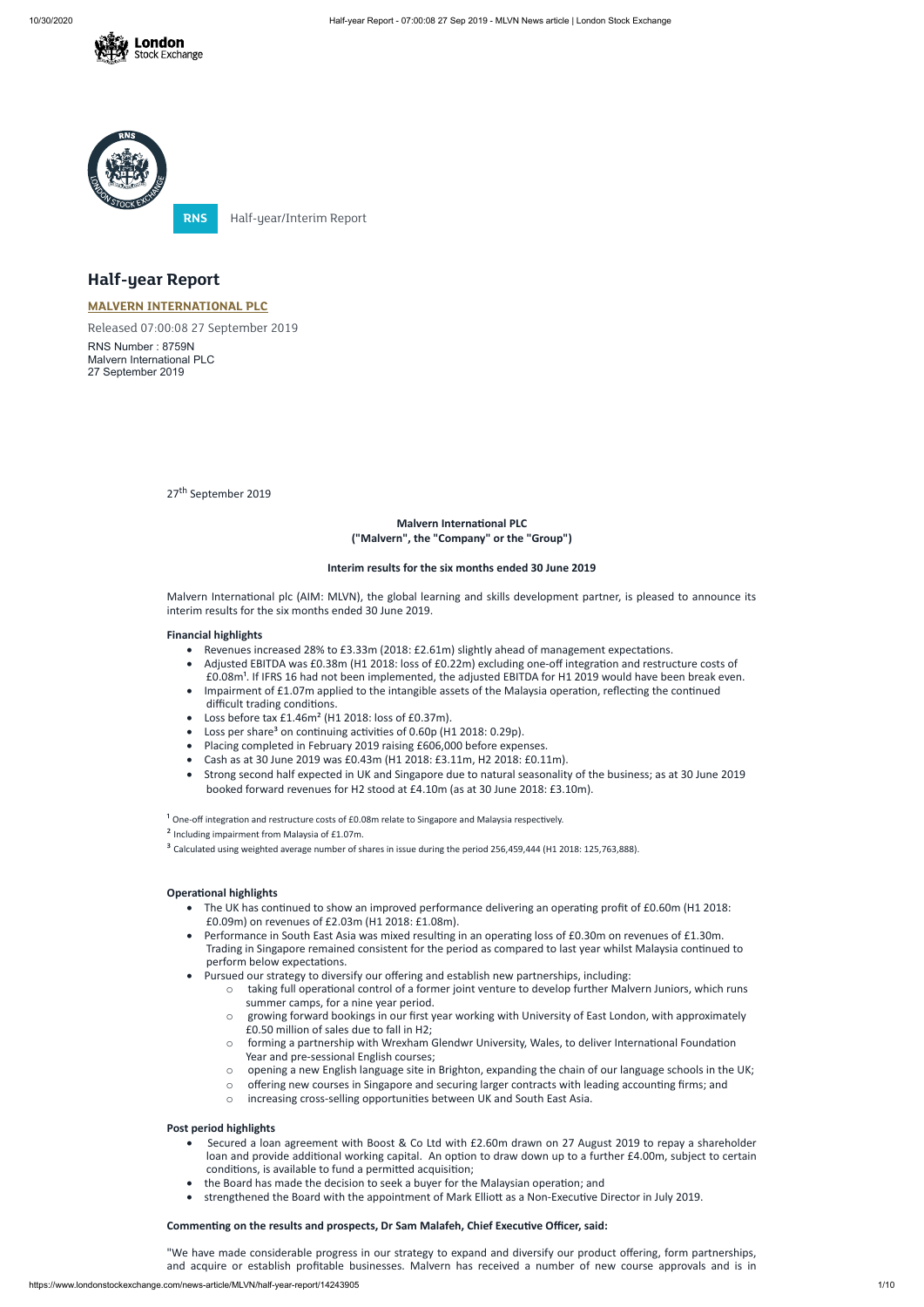discussions with a several of its partners to offer new courses, providing a platform for future growth. In addition, we have established a new English Language learning centre in Brighton and acquired full operational control of a youth language centre in London.

We are very disappointed with the continued poor trading in Malaysia, which has led to the Board taking the decision to fully impair the intangible assets of the operation for the value of  $£1.07m$  in the half year. Given the considerable management support and financial resources the Malaysia operation continues to absorb, the Board has made the difficult decision to seek a buyer for the business.

Malvern has continued broadening its sales and marketing reach through specific region-based marketing officers. The second half started with a healthy booked revenue base of £4.10m (as at 30 June 2018: £3.10m), giving our traditional second half weighting a good start. The fundraising in February, combined with the loan agreement signed post year end, gives us the resources to continue to invest in and grow our business.

We are pleased with our progress so far this year and believe we are in strong position to continue to grow our business profitably."

This announcement contains information which, prior to its disclosure by this announcement, was inside information for *the purposes of the Market Abuse Regulation*

Malvern International is a global learning and skills development partner preparing students and learners to meet the demands of a professional life. Courses are delivered on sites in London, Manchester, Brighton, Singapore, and Malaysia; with the option of studying across multiple campuses over the duration of the same course; and online through the Malvern Online Academy.

- · Cerficate, Diploma and pre-University programs;
- · University degree and post-graduate programs;
- Courses for professional examinations e.g. ACCA; and
- Tuition services for secondary school students and English language teaching.

Established in the 1980s and admitted to AIM in 2004, Malvern employs approximately 250 people and delivers a wide range of courses. Malvern's growth strategy is driven by organic growth initiatives complemented by strategic acquisitions. For further investor information go to www.malverninternational.com [www.walbrookpr.com/malvern](http://www.walbrookpr.com/malvern)

## **Chief Executive's Review**

## **Introduction**

**Enquiries:** Dr. Sam Malafeh -- CEO +44 (0) 739 103 5823

Malvern International PLC and the community of the www.malverninternational.com

WH Ireland Limited (NOMAD) Nominated Adviser & Broker Mike Coe +44 (0) 117 945 3470

## **Notes to Editors:**

## **Courses include:**

The impact of IFRS 16 on the loss before tax is an additional expense of £0.05m for the six months, relating to a higher depreciation and interest charge on the right-of-use assets in the early years of the lease. The depreciation and interest charge on the right-of-use assets replaces the office/equipment rental leases for the year. The effect of the depreciation and interest charge on the individual right-of-use asset will reduce as we near the final years of each individual lease agreement.

The performance in Malaysia continued to absorb the Group's management time and financial resources in H1. Whilst significant efforts were made to control the operational costs and stabilise revenues at a lower level, a review by the Board led to the decision to fully impair the value of the Malaysia operation for its brand value and licenses amounting to £1.07m in H1. This produced a Group loss before tax of £1.46m (H1 2018: loss of £0.37m). The Board is considering seeking a buyer for the Malaysia operation.

During the first half of 2019, Malvern progressed its strategy to diversify its offering through the development of new products, the establishment of new partnerships and the acquisition and integration of existing profitable businesses. In parallel the Group continued to strengthen its administration function and made significant improvements to the systems linked to product quality.

We have continued to actively develop our international market with a focus on Asia, Middle East and Latin America attracting students to the UK and Singapore campuses, with particular success in the Chinese market for students studying in the UK. This is reflected in a number of new contracts signed in those regions to bring students to the UK and Singapore, with the related uplift in bookings falling in the second half of 2019.

## **Financial and trading review**

Revenue performance for the first half was slightly ahead of management's expectations. Revenues increased by 28% to £3.33m when compared to the equivalent period in 2018 (H1 2018: £2.62m) as a result of 10% organic growth in the UK, and from the acquisition of Communicate English School Limited.

Adjusted EBITDA was £0.38m (H1 2018: loss of £0.22m) excluding one-off integration and restructure costs of £0.08m relating to Singapore and Malaysia. If IFRS 16 had not been implemented, the adjusted EBITDA for H1 2019 would have been break even. Under IFRS16, operating lease costs of £0.38m previously included at the operating expense level are now treated as depreciation and finance charges.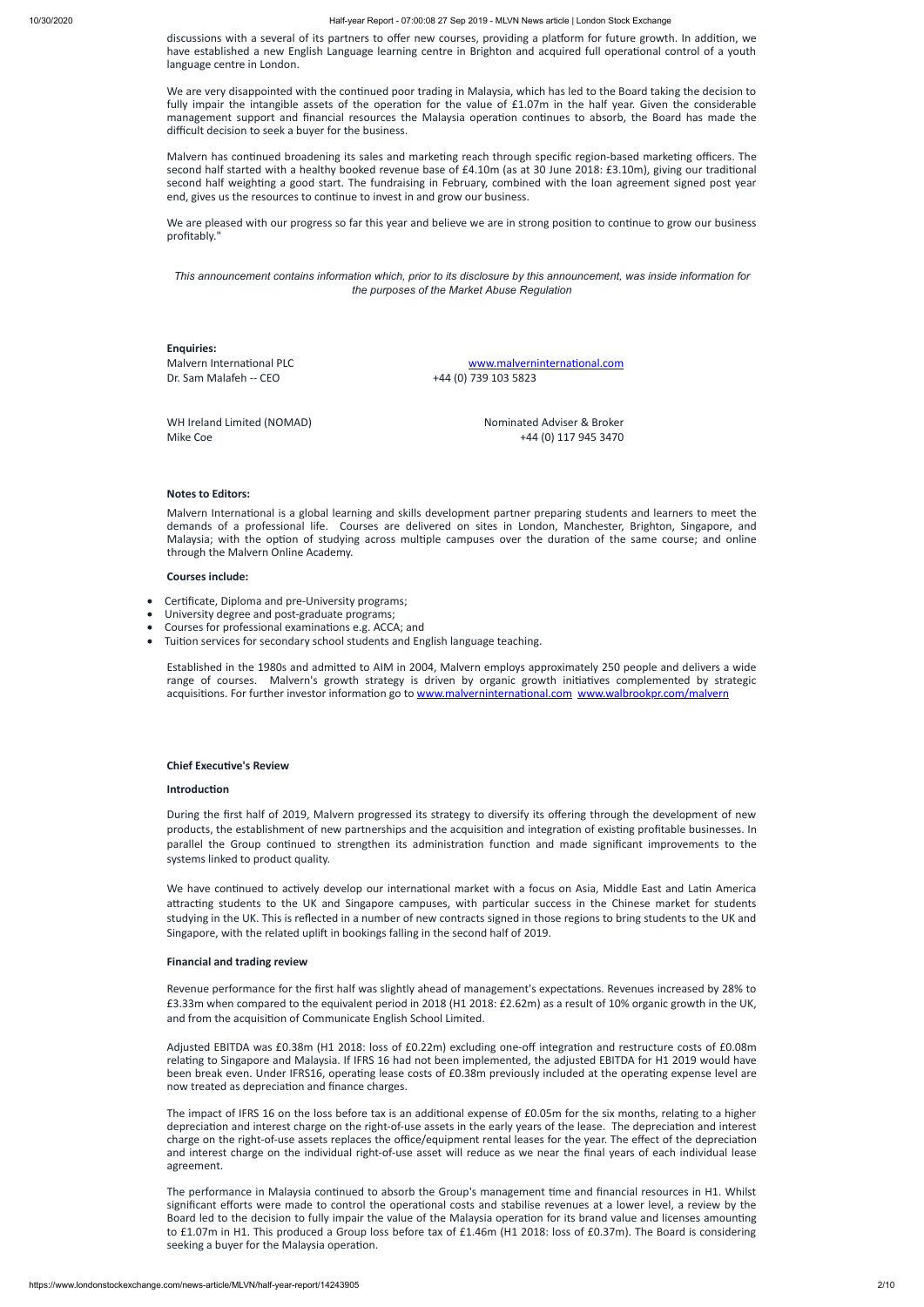The basic and diluted loss per share on the continuing business was  $0.60p$  (H1 2018: 0.29p), calculated as the weighted average number of shares in issue during the period at 256,459,444 (H1 2018: 125,763,888).

The UK has continued to show an improved performance with revenues almost doubling. The result from South East Asia was mixed with trading in Singapore remaining broadly similar level to the same period in 2018, while Malaysia's revenues reduced by some 40% lower, in part because of a downsizing strategy but also as a result of continued lower than expected performance.

In February 2019, the Group completed a placing of 15,150,000 new ordinary shares at a price of 4 pence per share raising £606,000 (before expenses) to provide the Group with additional working capital. Net cash as at 30 June 2019 was £0.43m (at 31 December 2018: £0.11m).

A breakdown of the financial performance for our two operating geographies is set out below and shows the effect of the poor performance in Malaysia on the rest of the Group:

3 Adjusted EBITDA (On a like-for-like basis) takes into account the original lease costs for H1 at £0.38m. Under IFRS16, these costs are now treated as depreciation and finance costs and thus are excluded from the EBITDA.

<sup>4</sup> Adjusted EBITDA loss from Singapore includes £0.18m of costs related to the shared services company, Malvern International Services Pte Ltd, which provides digital marketing, enrolment processing and finance function of the Group.

## **Operating Review**

During the period the Group broadened its UK footprint and at the same time diversified its international customer base with students from the Middle East and Asia.

Communicate English School in Manchester, acquired in July 2018, has now been fully integrated into the Group and is performing well. Revenue has increased by 15% since the acquisition, reflecting the additional marketing and sales support provided to the Manchester operation and the penetration in their existing markets.

| H1 2019                                                      | UK   | UК<br>Increase/        | <b>SE Asia</b><br><b>Singapore</b> | <b>SE Asia</b><br><b>Malaysia</b> | SE Asia<br>Increase/   | <b>Total</b> | <i><u><b>Increase</b></u></i> |
|--------------------------------------------------------------|------|------------------------|------------------------------------|-----------------------------------|------------------------|--------------|-------------------------------|
|                                                              | £m   | decrease<br>on H1 2018 | £m                                 | £m                                | decrease<br>on H1 2018 | £m           |                               |
| Revenues                                                     | 2.03 | +£0.95                 | 0.96                               | 0.34                              | $-£0.23$               | 3.33         | $+28%$                        |
| Operating<br>profit/(loss) $1$                               | 0.60 | $+EO.51$               | (0.13)                             | (0.17)                            | $-£0.01$               | 0.30         |                               |
| <b>Adjusted EBITDA</b><br>profit/(loss) <sup>2</sup>         | 0.60 | $+EO.51$               | (0.10)                             | (0.12)                            | $+E0.07$               | 0.38         |                               |
| <b>Adjusted EBITDA</b><br>(On a like-for-like<br>basis $)^3$ | 0.49 | $+E0.40$               | $(0.30)^4$                         | (0.19)                            | $-£0.12$               | 0.00         |                               |

 $1$  Reported Operating Profit /(Loss) excludes depreciation and amortisation charge.

 $2$  Adjusted for One-off integration and restructure costs of £0.08m relate to Singapore and Malaysia respectively.

The partnership with University of East London has continued to develop with enrolments growing for this year. There are now discussions taking place with the university to add more programmes to the agreement.

### *United Kingdom*

The Singapore operation continued to perform at the expected level with the number of diploma and degree student enrolments increasing to more than 200 students (H1 2018: 140). This was the result of an international marketing effort which led to a larger number of in-bound course enquiries. In addition, our improved sales agent follow up processes meant that we significantly improved our lead conversion rate. Students in Singapore continued to perform highly in our SAA Global Education Singapore Chartered Accountant qualification, solidifying our teaching reputation in this area. As a result we have secured larger contracts with the several top accounting firms. The Singapore operation is expected to have stronger second half due to the degree courses starting in September and because the training contracts for the audit firms are mostly delivered during the period.

We added a number of new programmes to the Singapore portfolio, which includes the IELTS English Language training, Doctor of Business Administration from the University of Gloucestershire, and the International Foundation Year from the University of London. In addition to these, further progress is being made with the approval of degrees in Business and Management, Accounting and Business, International Tourism and Hospitality, and MBA courses from the University of Gloucestershire. These programmes will offer a pathway to the existing SAA Global Education students and will also be open to other students applying from Singapore or overseas.

The success of Manchester provided the impetus to open a second regional English language school, Malvern House Brighton, during H1, which became operational from late July 2019. Initial demand for courses in Brighton has been encouraging, as it provides a number of advantages to foreign students studying in the UK. Students can benefit from living in a smaller but vibrant city in close proximity to London without the associated cost of studying in the capital. The first courses commenced in late July and forward bookings are growing. As, the upfront investment in Brighton was modest (at around £0.30m) we expect that the school will breakeven for the full year.

Both Brighton and Manchester benefit from our centralised shared services and marketing office which operates out of London and Singapore with regional marketing officers in Brazil, London, Saudi Arabia, Taiwan, China, Korea and Japan. Together with London, the schools provide prospective students a greater choice when making decisions on their educational investment in terms of where to study, choice of courses and provides additional flexibility on start dates.

### *South East Asia*

*Acquisions, partnerships and product development*

The Group had a number of successes with its strategy to form partnerships and develop its product range.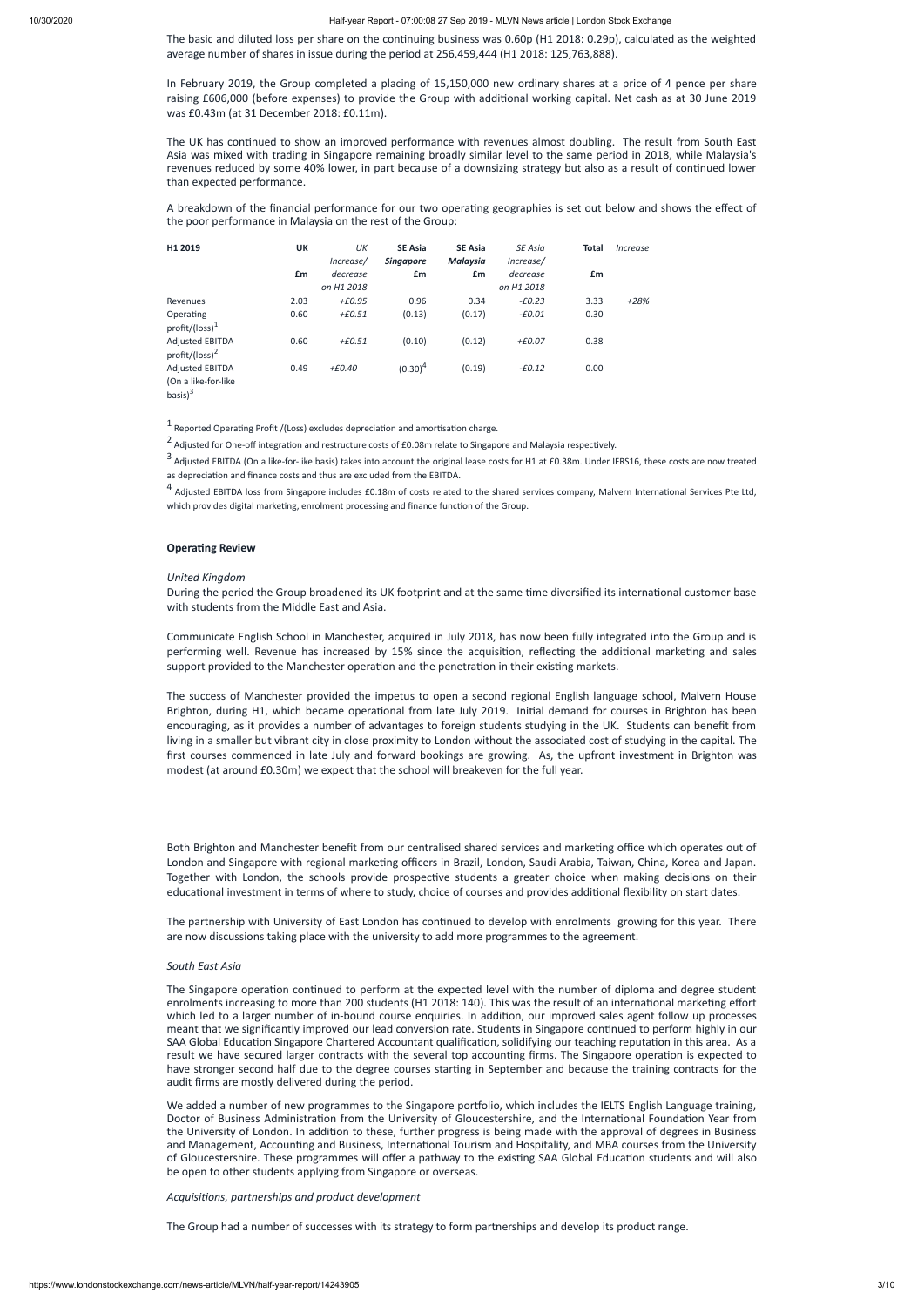We are pleased to have reached agreement with Wrexham Glendwr University, Wales to deliver the onsite International Foundation Year and pre-sessional English classes. This is another milestone in Malvern's strategy to establish a fully operational International Foundation unit supporting students coming from overseas at different universities.

Online education is a key part of our diversification plan and we are committed to seeing a return on investment in this area. With the arrival of additional funds, we have been able to bring focus to the Malvern Online Academy once again. We will be deploying more resources in this area to develop courses that can be delivered online over the coming months.

In the meantime, Malvern received approval from Qualifi, an OFQUAL approved UK qualification provider, to offer their foundation, certificate and diploma courses through its online platform. These qualifications provide graduates a pathway to the top up degrees in the UK. The products are expected to be offered to the market during the first half of 2020.

During the period we took full operational control of a former joint venture to further develop Malvern Juniors, which runs summer camps, for a nine year period.

Our Group marketing and sales department has grown with sales and support staff now located in key regions including South America, Europe, Middle East and Asia. Since the half year end, a new team member has started in Africa to provide support with enrolment from that region. As a result of the additional support and effort, sales are growing steadily. A further benefit we are seeing is the ability to cross sell products across the regions whilst having one cost of staffing and travelling.

### *Central and shared services*

The establishment of a centralised shared services operation has been a key strategic goal for Malvern International during the last two years. We now have fully operational central services in digital marketing, admission and enrolment, and finance, providing further support to the branches and bringing greater synergies across the Group. The efficiencies gained in these areas have enabled an improved lead conversion rate as a result of 24 hour response times to issue offers to international students, which previously took more than a week.

Since the period end a number of changes have been made to the Board. Gopinath Pillai and Haider Sithawalla after many years of service and financial support of the Company via KSP Investment have decided to step aside and have resigned as directors with immediate effect. KSP remains a significant shareholder and it has been agreed that KSP may elect a director if it chooses.

On 1 July 2019 Mark Elliott was appointed as an independent non-executive director of the Company. Mark is already making a significant contribution to the Company with his governance and financial expertise.

The forward bookings of £4.10 million provide a strong base for our performance in the second half of 2019, and is consistent with the historical seasonal weighting of the business.

The recent loan agreement which allowed us to draw down £2.60m has provided the Group with sufficient working capital for the foreseeable future and gives us the funds to invest in our marketing, launch new courses, finalise the delivery of online courses, as well as consider opening new teaching centres and forming new partnerships. Furthermore, the option to draw down up to a further £4.00m to fund acquisitions gives us the ability and agility to pursue opportunities.

Following the decision to fully impair the value of the Malaysia operation, the Board is now seeking a buyer for the business.

Around 60% of Malvern's revenue is derived from English Language training and our expansion and continued investment in this area is a direct result of our sales and marketing efforts. We have a record number of new programmes due to come online in the UK and Singapore, including post graduate, corporate training and professional qualifications which will maintain longer term relationships with our clients. Furthermore, the newly announced UK government policy on post study work rights for degree students which will allow them find employment in the UK for a

period of two years upon graduation, is expected to add more value to our university partnerships.

The Board is pleased by the progress in the first half of the year and the Group is currently trading in-line with management expectations.

**Dr Sam Malafeh Chief Executive Officer** 

### **Board changes**

### **Outlook**

## **UNAUDITED CONSOLIDATED INCOME STATEMENT FOR THE SIX MONTHS ENDED 30 JUNE 2019**

### **Six months to 30 June 2019 30 June 2018 Six months to Twelve months to 31 December 2018**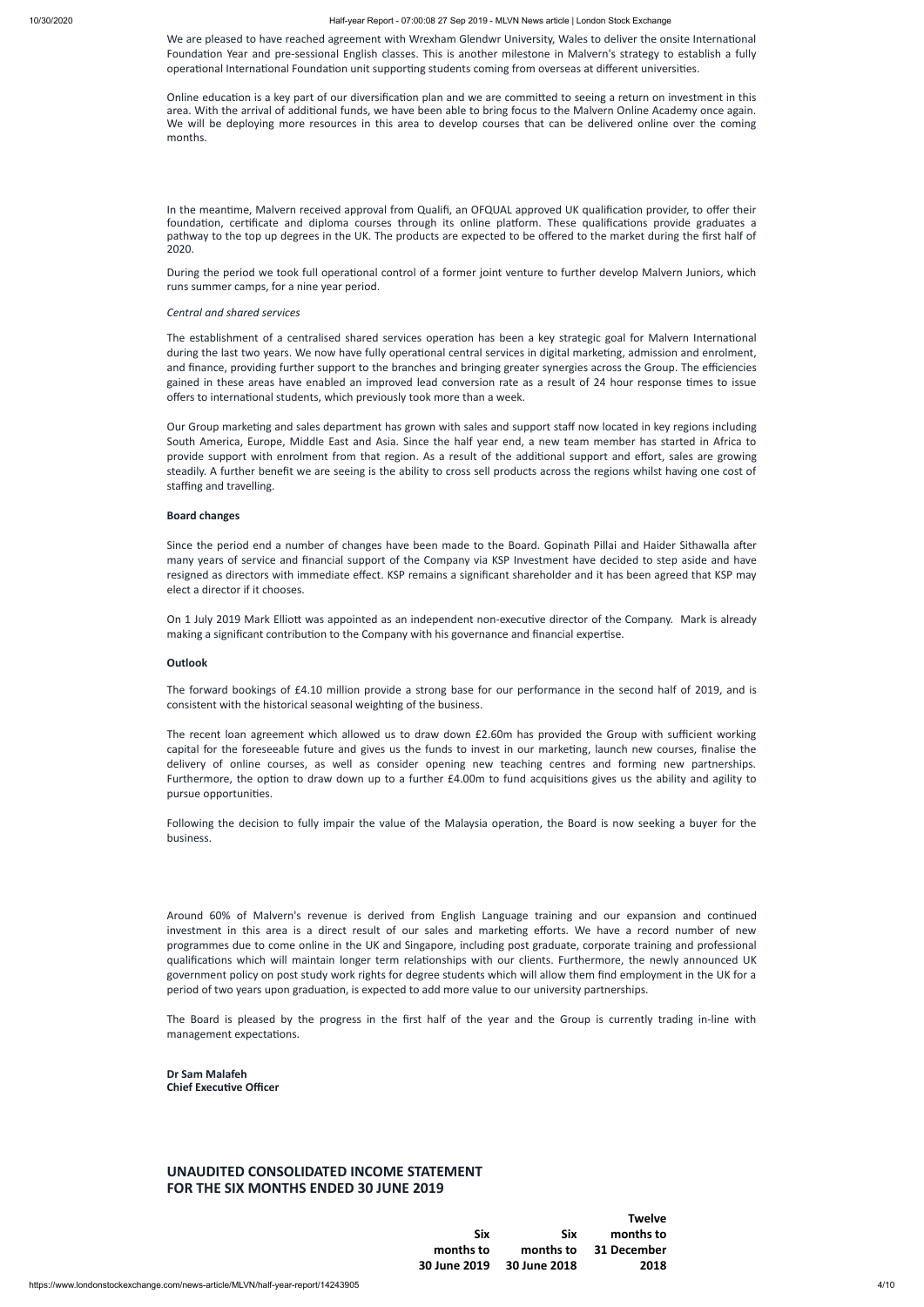|                                                                                         | £'000<br><b>Unaudited</b> | £'000<br><b>Unaudited</b> | £'000<br><b>Audited</b> |
|-----------------------------------------------------------------------------------------|---------------------------|---------------------------|-------------------------|
| <b>Revenues</b>                                                                         |                           |                           |                         |
| Sales of services and other revenue                                                     | 3,329                     | 2,607                     | 7,594                   |
| Cost of services sold & operating expenses                                              | (3,027)                   | (2,824)                   | (7,920)                 |
| Operating profit / (loss)                                                               | 302                       | (217)                     | (326)                   |
| Finance costs                                                                           | (80)                      | (18)                      | (45)                    |
| Depreciation & amortisation                                                             | (611)                     | (136)                     | (347)                   |
| Impairment (note 3)                                                                     | (1,069)                   |                           |                         |
| Loss before taxation                                                                    | (1, 458)                  | (371)                     | (718)                   |
| Income tax credit / (charge)                                                            | (60)                      |                           | 151                     |
| Loss for the period / year from continuing<br>activities (All activities are continuing |                           |                           |                         |
| activities)                                                                             | (1,518)                   | (371)                     | (567)                   |
| Loss for the period / year                                                              | (1, 518)                  | (371)                     | (567)                   |
| Loss attributable to equity holders                                                     | (1, 518)                  | (371)                     | (567)                   |

Loss per share on total activities (All activities are continuing activities)

|                    | Pence  | Pence  | Pence  |
|--------------------|--------|--------|--------|
| Basic <sup>*</sup> | (0.60) | (0.29) | (0.31) |
| Diluted *          | (0.60) | (0.29) | (0.31) |

\* Calculated at the weighted average number of shares in issue during the period at 256,459,444 (H1 2018: 125,763,888).

## **UNAUDITED STATEMENT OF FINANCIAL POSITION AS AT 30 JUNE 2019**

|                                 |                       |                             | As at 31        |
|---------------------------------|-----------------------|-----------------------------|-----------------|
|                                 | As at                 |                             | <b>December</b> |
|                                 | 30 June 2019<br>£'000 | As at 30 June 2018<br>£'000 | 2018<br>£'000   |
|                                 | <b>Unaudited</b>      | <b>Unaudited</b>            | <b>Audited</b>  |
|                                 |                       |                             |                 |
| <b>Total Assets</b>             |                       |                             |                 |
| <b>Non-current assets</b>       |                       |                             |                 |
| Property, plant &               |                       |                             |                 |
| equipment                       | 637                   | 274                         | 545             |
| Right-of-use assets (note 2)    | 2,859                 |                             |                 |
| Intangible assets,              |                       |                             |                 |
| development & goodwill          | 4701                  | 2,880                       | 5,397           |
|                                 | 8,197                 | 3,154                       | 5,942           |
| <b>Current assets</b>           |                       |                             |                 |
| Inventory                       | 11                    |                             | 6               |
| Debtors (note 4)                | 1,594                 | 1,154                       | 1,042           |
| Prepayments                     | 1,404                 | 888                         | 1,263           |
| Deferred tax assets             | 190                   |                             | 190             |
| Due from related parties        |                       |                             | 57              |
| Cash at bank and in hand        | 432                   | 3,106                       | 105             |
|                                 | 3,631                 | 5,148                       | 2,663           |
| <b>Total Assets</b>             | 11,828                | 8,302                       | 8,605           |
| <b>Equity &amp; Liabilities</b> |                       |                             |                 |
| <b>Non-current liabilities</b>  |                       |                             |                 |
| Lease liabilities (note 2)      | 2,089                 | 23                          | 64              |
| Finance term loan               | 150                   | 129                         | 168             |
| Finance convertible loan        | 299                   | 496                         | 299             |
|                                 | 2,538                 | 648                         | 531             |
| <b>Current liabilities</b>      |                       |                             |                 |
| Trade payable (note 5)          | 1,283                 | 377                         | 384             |
| Other payable and accruals      | 396                   | 381                         | 569             |
| Lease liabilities (note 2)      | 815                   |                             |                 |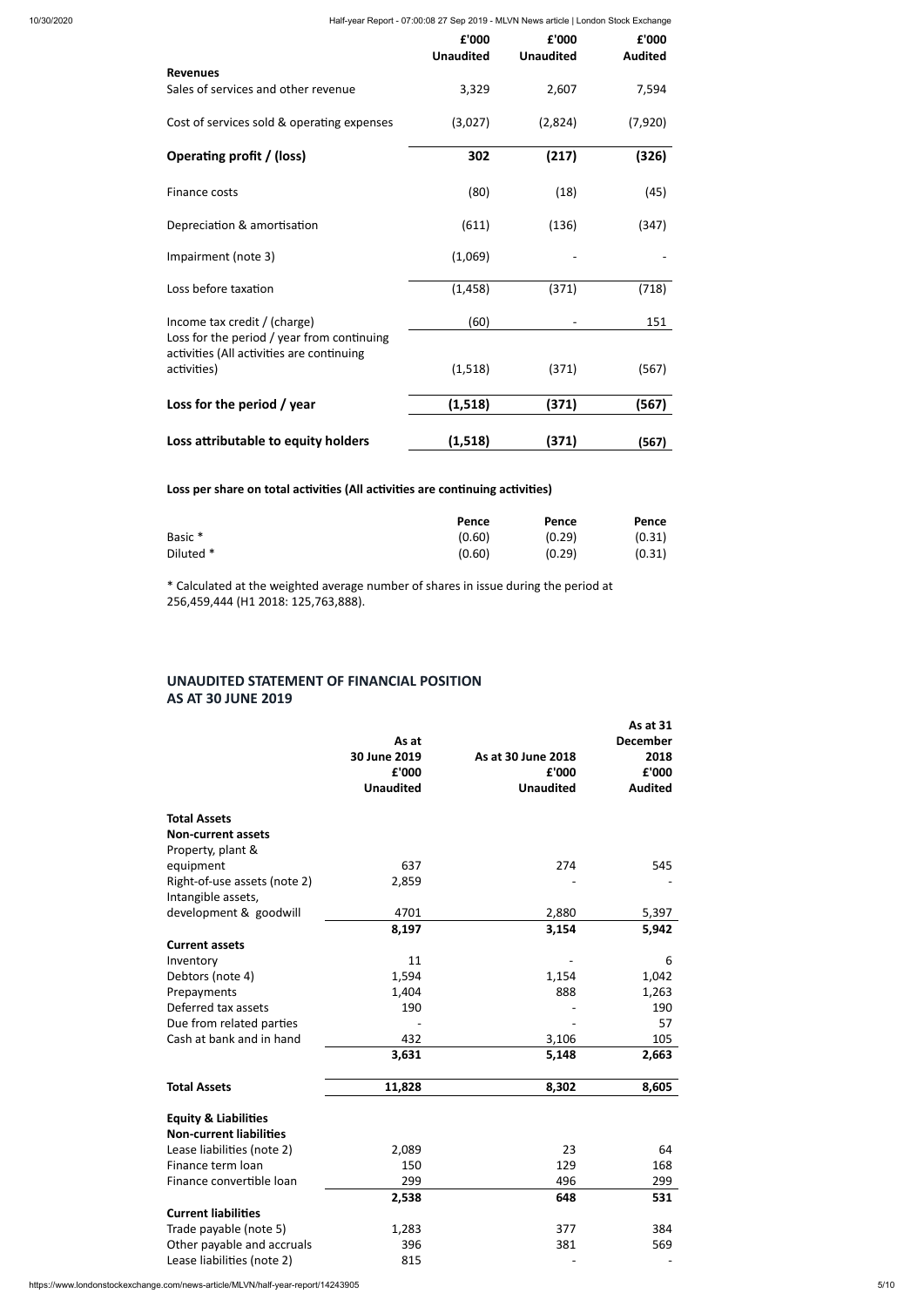| parties<br>Provision for Income Tax<br>115<br>Deferred Income<br>1,387<br>1,187<br>4,560<br>2,618 | <b>Total Liabilities</b> | 7,098 | 3,266 | 2,784 |
|---------------------------------------------------------------------------------------------------|--------------------------|-------|-------|-------|
|                                                                                                   |                          |       |       | 2,253 |
|                                                                                                   |                          |       |       | 653   |
|                                                                                                   |                          |       |       | 92    |
| Amount due to related<br>673<br>564                                                               |                          |       |       | 555   |

## **UNAUDITED STATEMENT OF FINANCIAL POSITION AS AT 30 JUNE 2019**

|                                                      | As at<br>30 June 2019<br>£'000<br><b>Unaudited</b> | As at 30 June 2018<br>£'000<br><b>Unaudited</b> | As at 31<br><b>December</b><br>2018<br>£'000<br><b>Audited</b> |
|------------------------------------------------------|----------------------------------------------------|-------------------------------------------------|----------------------------------------------------------------|
| Equity attributable to equity holders of the Company |                                                    |                                                 |                                                                |
| Share capital                                        | 9,364                                              | 9,027                                           | 9,212                                                          |
| Share premium                                        | 5,471                                              | 4,012                                           | 5,017                                                          |
| Reserves                                             | (10, 105)                                          | (8,003)                                         | (8,408)                                                        |
|                                                      | 4,730                                              | 5,036                                           | 5,821                                                          |
| <b>Total Equity and Liabilities</b>                  | 11,828                                             | 8,302                                           | 8,605                                                          |

## **UNAUDITED CONSOLIDATED STATEMENT OF CHANGES IN EQUITY FOR THE SIX MONTHS ENDED 30 JUNE 2019**

|                                                                   | <b>Share</b><br>Capital | <b>Share</b><br>Premium | <b>Retained</b><br><b>Earnings</b> | <b>Translation</b><br><b>Reserve</b> | Capital<br><b>Reserve</b> | Convertible<br>Loan<br><b>Reserve</b> | <b>Total</b><br><b>Other</b><br><b>Reserves</b> | <b>Attributable</b><br>to Equity<br><b>Holders of</b><br>the<br>Company |
|-------------------------------------------------------------------|-------------------------|-------------------------|------------------------------------|--------------------------------------|---------------------------|---------------------------------------|-------------------------------------------------|-------------------------------------------------------------------------|
| <b>Balance at 1</b>                                               | £'000                   | £'000                   | £'000                              | £'000                                | £'000                     | £'000                                 | £'000                                           | £'000                                                                   |
| January 2018                                                      | 7,919                   | 896                     | (8,629)                            | 739                                  | 171                       | 104                                   | (7,615)                                         | 1,200                                                                   |
| (Loss) for the<br>period                                          |                         |                         | (371)                              |                                      |                           |                                       | (371)                                           | (371)                                                                   |
| <b>Total Other</b><br>Comprehensive<br>income                     |                         |                         |                                    | 23                                   |                           |                                       | 23                                              | 23                                                                      |
| Convertible<br>Loan Reserve                                       |                         |                         |                                    |                                      |                           | (40)                                  | (40)                                            | (40)                                                                    |
| <b>Total New</b><br><b>Shares</b>                                 | 1,108                   | 3,116                   |                                    |                                      |                           |                                       |                                                 | 4,224                                                                   |
| <b>Balance at 30</b><br><b>June 2018</b>                          | 9,027                   | 4,012                   | (9,000)                            | 762                                  | 171                       | 64                                    | (8,003)                                         | 5,036                                                                   |
| (Loss) for the<br>period                                          |                         |                         | (196)                              |                                      |                           |                                       | (196)                                           | (196)                                                                   |
| <b>Total Other</b><br>Comprehensive<br>income                     |                         |                         |                                    | (173)                                |                           |                                       | (173)                                           | (173)                                                                   |
| Convertible<br>Loan Reserve                                       |                         |                         |                                    |                                      |                           | (36)                                  |                                                 | (36)                                                                    |
| <b>Total New</b><br><b>Shares</b>                                 | 185                     | 1,005                   |                                    |                                      |                           |                                       |                                                 | 1,190                                                                   |
| <b>Balance at 31</b><br><b>December</b><br>2018/1<br>January 2019 | 9,212                   | 5,017                   | (9, 196)                           | 589                                  | 171                       | 28                                    | (8, 372)                                        | 5,821                                                                   |
|                                                                   | <b>Share</b><br>Capital | <b>Share</b><br>Premium | <b>Retained</b><br><b>Earnings</b> | <b>Translation</b><br><b>Reserve</b> | Capital<br><b>Reserve</b> | Convertible<br>Loan<br><b>Reserve</b> | <b>Total</b><br>Other<br><b>Reserves</b>        | <b>Attributable</b><br>to Equity<br><b>Holders of</b>                   |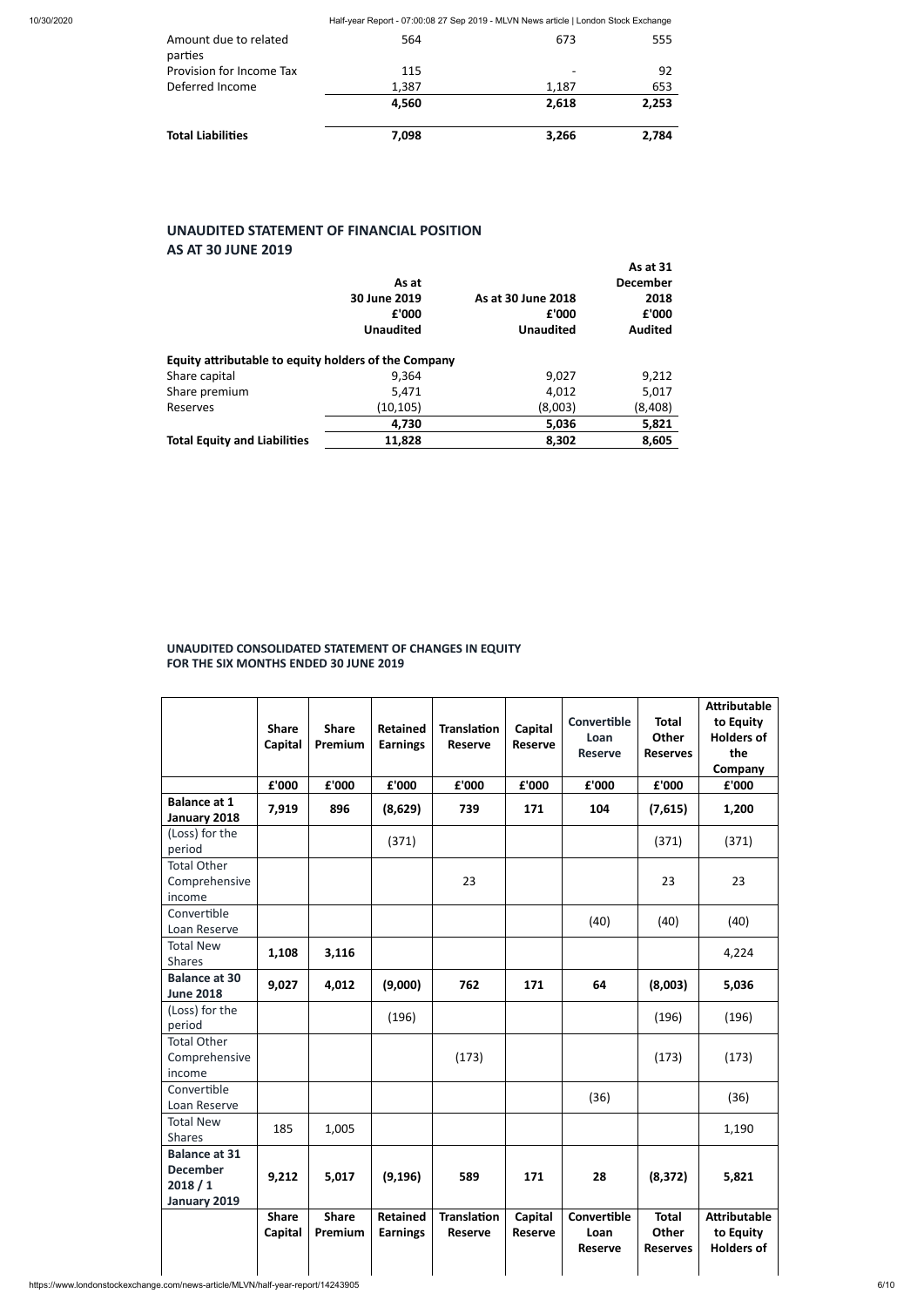|                                                           |       |       |           |       |       |       |          | the<br>Company |
|-----------------------------------------------------------|-------|-------|-----------|-------|-------|-------|----------|----------------|
|                                                           | £'000 | £'000 | £'000     | £'000 | £'000 | £'000 | £'000    | £'000          |
| (Loss) for the<br>year                                    |       |       | (1, 518)  |       |       |       | (1,518)  | (1,518)        |
| Total other<br>comprehensive<br>income                    |       |       |           | (179) |       |       | (179)    | (179)          |
| <b>Total</b><br>comprehensive<br>income for the<br>period |       |       | (1,518)   | (179) |       |       | (1,697)  | (1,697)        |
| <b>New Shares</b><br>from<br><b>Placement</b>             | 152   | 454   |           |       |       |       |          | 606            |
| <b>Balance at 30</b><br><b>June 2019</b>                  | 9,364 | 5,471 | (10, 714) | 410   | 171   | 28    | (10,069) | 4,730          |

## **UNAUDITED CONSOLIDATED STATEMENT OF CASH FLOWS FOR THE SIX MONTHS ENDED 30 JUNE 2019**

|                                                              |                  |                  | <b>Twelve</b>   |
|--------------------------------------------------------------|------------------|------------------|-----------------|
|                                                              | <b>Six</b>       | <b>Six</b>       | months to       |
|                                                              | months to        | months to        | 31              |
|                                                              | 30 June          | 30 June          | <b>December</b> |
|                                                              | 2019             | 2018             | 2018            |
|                                                              | £'000            | £'000            | £'000           |
|                                                              | <b>Unaudited</b> | <b>Unaudited</b> | <b>Audited</b>  |
| Cash flows from operating activities                         |                  |                  |                 |
| (Loss) / profit before income tax from continuing activities | (1,518)          | (371)            | (567)           |
| <b>Adjustments for:</b>                                      |                  |                  |                 |
| Depreciation & amortisation                                  | 611              | 136              | 347             |
| Impairment                                                   | 1,069            |                  |                 |
| Interest paid                                                | 80               | 18               |                 |
|                                                              | 242              | (217)            | (220)           |
| <b>Changes in working capital</b>                            |                  |                  |                 |
| (Increase) / decrease in debtors & prepayments               | (1,046)          | (695)            | (995)           |
| Increase / (decrease) in creditors                           | 942              | 213              | (633)           |
| (Increase) / decrease in inventories                         | (5)              | 6                |                 |
| Increase / (decrease) in related parties                     | 66               | (163)            |                 |
| Cash flows from operating activities                         | 199              | (856)            | (1,848)         |
| <b>Taxation</b>                                              |                  |                  |                 |
| Taxes recovered / (paid)                                     | 23               |                  | (151)           |
| Net cash used in operating activities                        | 222              | (856)            | (1,999)         |
| Cash flows from investing activities                         |                  |                  |                 |
| Purchase of property, plant and equipment                    | (92)             | (76)             | (302)           |
| Purchase of Intangible Assets                                | (185)            | (90)             | (266)           |
| Acquisition of subsidiary, net of cash acquired              |                  |                  | (1, 387)        |
| Net cash used in investing activities                        | (277)            | (166)            | (1,955)         |
| Cash flows from financing activities                         |                  |                  |                 |
| (Decrease) / increase in finance lease liabilities           |                  | (2)              | (19)            |
| <b>Interest Paid</b>                                         | (80)             | (18)             |                 |
| New Share Issue                                              | 606              | 3,684            | 3,675           |
| Repayment of term loan                                       | (84)             | (30)             | (21)            |
| Net cash used in financing activities                        | 442              | 3,634            | 3,635           |
| Effect of foreign exchange rate changes on consolidation     | (60)             | 23               | (55)            |
| Net increase in cash and cash equivalents                    | 327              | 2,635            | (374)           |
| Cash and cash equivalents at beginning of period / year      | 105              | 471              | 479             |
| Cash and cash equivalents at end of period / year            | 432              | 3,106            | 105             |

## **NOTES TO THE UNAUDITED INTERIM FINANCIAL INFORMATION FOR THE SIX MONTHS ENDED 30 JUNE 2019**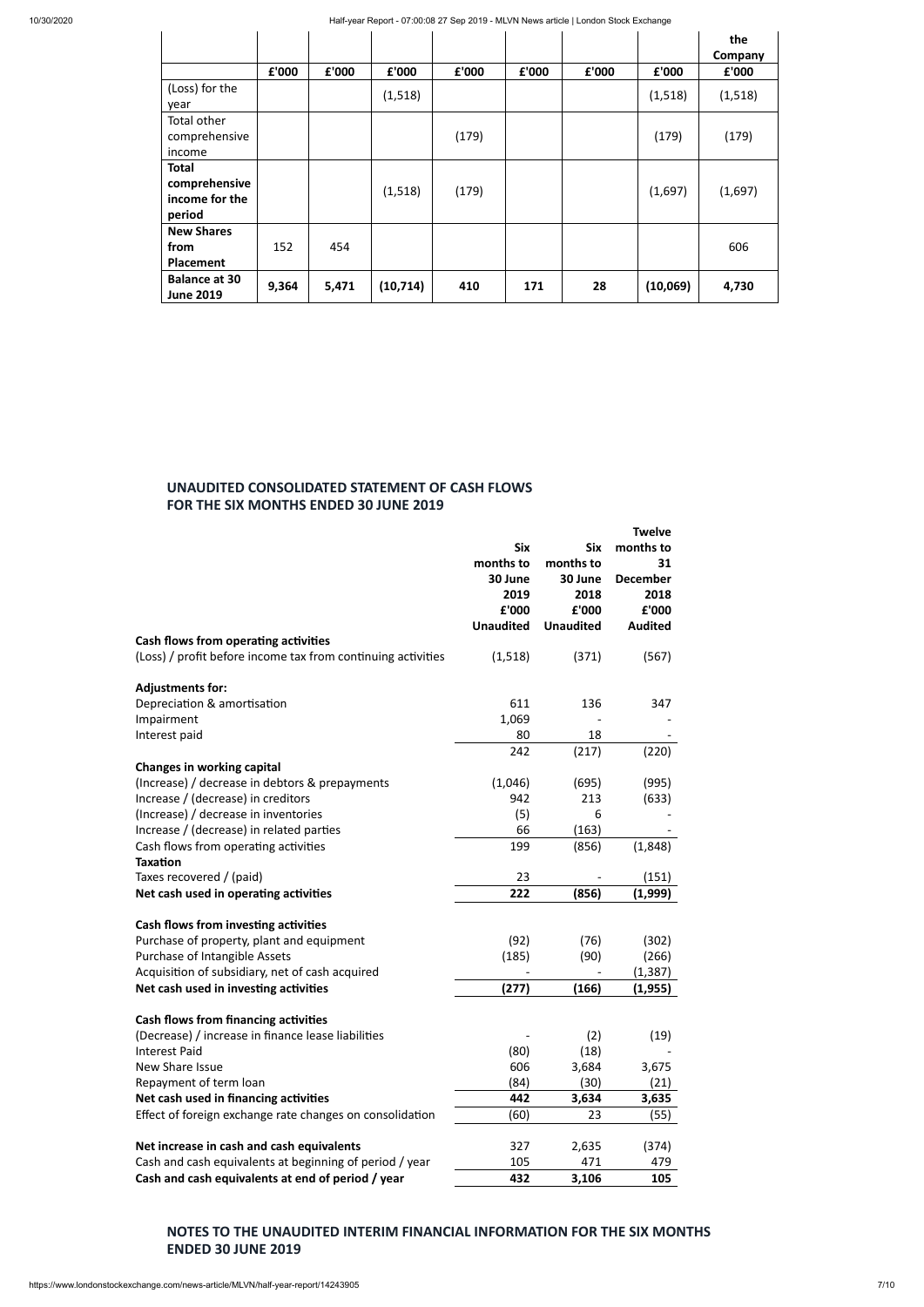## **1.** General information

Malvern International plc (the "Company") is a public limited liability company incorporated in England and Wales on 8 July 2004. The Company was admitted to AIM on 10 December 2004. Its registered office is Witan Gate House, 500-600 Witan Gate West, Milton Keynes MK9 1SH and its principal place of business is in the UK. The registration number of the Company is 05174452.

The principal activities of the Company are that of investment holding and provision of educational consultancy services. The principal activity of the group is to provide an educational offering that is broad and geared principally towards preparing students to meet the demands of business and management. There have been no significant changes in the nature of these activities during the period

## **2.** Significant accounting policies

### **Basis of preparation**

The accounting policies adopted are consistent with those of the previous financial year.

This interim consolidated financial information for the six months ended 30 June 2019 has been prepared in accordance with IAS 34, 'Interim financial reporting'. This interim consolidated financial information is unaudited and is not the Group's statutory financial statements and should be read in conjunction with the annual financial statements for the year ended 31 December 2018, which have been prepared in accordance with International Financial Reporting Standards (IFRS) and have been delivered to the Registrar of Companies. The auditors have reported on those accounts; their report was unqualified, but did include, without qualifying their report, references to which the auditors drew attention by way of emphasis of matter in respect of the preparation of the financial statements on a going concern basis.

The interim consolidated financial information for the six months ended 30 June 2019 is unaudited. In the opinion of the Directors, the interim consolidated financial information presents fairly the financial position, and results from operations and cash flows for the period. Comparative numbers for the six months ended 30 June 2018 are unaudited.

This interim consolidated financial information is presented in  $E$  sterling, rounded to the nearest thousand.

## **Adoption of new and revised International Financial Reporting Standards**

The Company has adopted the IFRS 16 modified retrospective approach from 1 January 2019 but has not restated comparatives for the 2018 reporting period, as permitted under the specific transitional provisions in the standard. The reclassifications and the adjustments arising from the new leasing rules are therefore recognised in the opening statement of financial position on 1 January 2019.

The Company previously classified leases as operating or finance lease based on its assessment of whether the lease transferred substantially all the risks and rewards of ownership. Under IFRS 16, the Company recognises right-of-use assets and the corresponding lease liabilities for most leases by recording them on the balance sheet.

In applying IFRS 16 on transition, the Company has used the following practical expedients permitted by the standard:

• Accounting for operating leases with a remaining lease term of less than 12 months as at 1 January 2019 as short-term leases. The Company has elected not to recognise the right-of-use assets and lease liabilities for short-term leases that have a term of 12 months or less or leases that are of low value (£5,000). Lease payments associated with these leases are expensed on a straight-line basis over the lease term.

At inception or on assessment of a contract that contains a lease component, the Company allocates the consideration in the contract to each lease and non-lease component based on their relative stand-alone prices. However, for leases of properties, the Company elected not to separate non-lease components and will instead account for the lease and nonlease component as a single lease component.

The Company's leases primarily relate to properties and office equipment. Lease terms are negotiated on an individual basis and contain a wide range of different terms and conditions. Property leases will often include extension and termination options, open market rent reviews, and uplifts.

The lease liability is initially measured at the present value of the lease payments that are not paid at the commencement date, discounted using the individual lessee company's incremental borrowing rate taking into account the duration of the lease.

The lease liability is subsequently measured at amortised cost using the effective interest method, with the finance cost charged to profit or loss over the lease period so as to produce a constant periodic rate of interest on the remaining balance of the liability. It is remeasured when there is a change in future lease payments arising from a change in index or rate, or if the Group changes its assessment of whether it will exercise an extension or termination option. The lease liability is recalculated using a revised discount rate if the lease term changes as a result of a modification or reassessment of an extension or termination option.

The right-of-use asset is initially measured at cost, which comprises the initial amount of the lease liability adjusted for any lease payments made at or before the commencement date, plus any initial direct costs incurred, less any lease incentives received. The right-of-use asset is typically depreciated on a straight-line basis over the lease terms. In addition, the right-of-use asset may be adjusted for certain remeasurements of the lease liability, such as indexation and market rent review uplifts.

The table below summarises the IFRS 16 impact on transition for lease liabilities and the corresponding right-of-use assets along with the movement from 1 January 2019 to 30 June 2019:

• The Company has elected not to reassess whether a contract is or contains a lease as defined in IFRS 16 at the date of initial application. For contracts entered into before the transition date, the Company relied on its assessment made when applying IAS 17 and IFRIC 4.

• For the majority of leases, reliance has been placed on previous assessments of whether leases are onerous under IAS 37 Provisions, Contingent Liabilities and Contingent Assets. For leases where the right-of-use asset has been determined as if IFRS 16 had been applied since the lease commencement date, this expedient has not been taken.

| Lease liabilities                                                          | £'000 |
|----------------------------------------------------------------------------|-------|
| Operating lease commitment disclosed as at 31 December 2018                | 5,064 |
| Less short-term and low value lease                                        | 1,100 |
| Operating lease commitment at 31 December 2018 that falls under IFRS<br>16 | 3,964 |
| Discounted using borrowing incremental rate at initial application         | (666) |
| Lease liabilities recognised at 1 January 2019                             | 3,298 |
| <b>Current Lease Liabilities</b>                                           | 756   |
| Non-current Lease Liabilities                                              | 2.542 |

## **Lease liabilies movement from 1 January 2019 to 30 June 2019 £'000**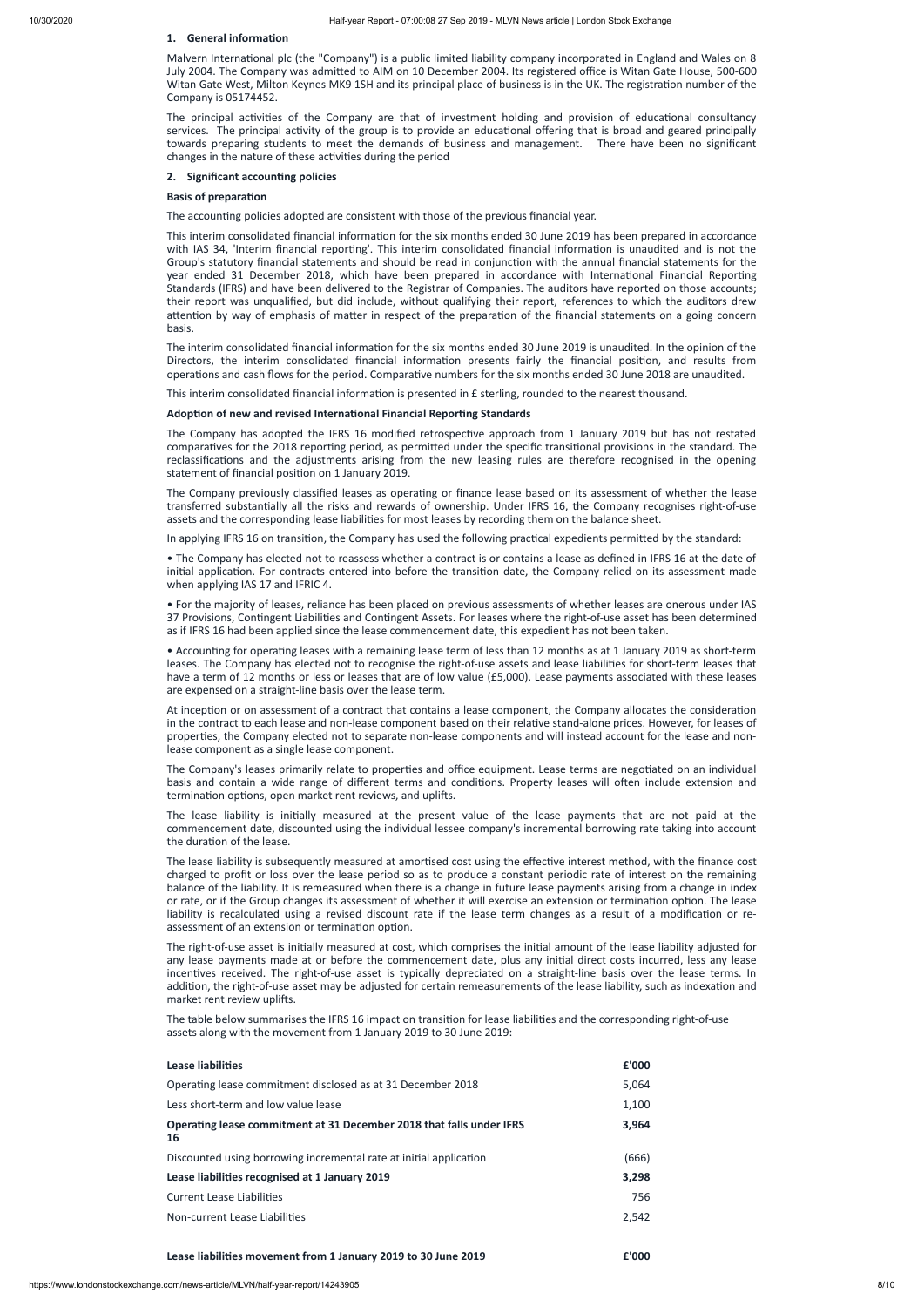| At 1 January 2019                       |                       | 3,298                   |
|-----------------------------------------|-----------------------|-------------------------|
| New leases in the period                |                       |                         |
| Prepaid and accrued lease payments      |                       | (464)                   |
| Interest charge                         |                       | 63                      |
| Total lease liabilities at 30 June 2019 |                       | 2,904                   |
| <b>Current lease liabilities</b>        |                       | 815                     |
| <b>Non-current lease liabilities</b>    |                       | 2,089                   |
| <b>Right-of-use assets</b>              | £'000<br>30 June 2019 | £'000<br>1 January 2019 |
| Properties                              | 2,791                 | 3,261                   |
| Equipment                               | 68                    | 37                      |
| Total right-of-use                      | 2,859                 | 3,298                   |

The methodology for assessing the impairment of the operating entity is to calculate the discounted cashflow of the entities performance over the next five years. The discount rate utilised is 9.19% which reflects the average risk of equity for the Company.

Trading conditions in Malaysia continued to be challenging with no improvement expected in the short to medium term. Therefore the Board has deemed it prudent to impair fully the intangible assets relating to Malaysia, being the Brand value (£0.34m) and Licenses (£0.73m) amounting to £1.07m for the six months ended 30 June 2018.

## **3. Impairment**

The Company has undertaken an impairment assessment of its Intangible Assets that are classified as Brand, Licenses, Trademark, Customer List and Domain Name for each of its geographical operating entities being UK, Singapore and Malaysia.

Both UK and Singapore are showing a Discounted Value higher than the value of the respective Intangibles in the Company's balance sheet.

The aged debtors are shown by region. As can be seen, the main debtors are related to the UK and that is directly due to the Summer Camps. The aged debtors in Singapore that are older than two months relate to an instalment scheme that have bene put in place for students. The aged debtors in Malaysia that are older than two months also relate to students paying by a combination of instalment and through the Malaysian government loan scheme.

The basic loss per share is calculated by dividing the loss attributable to ordinary shareholders by the weighted average number of ordinary shares in issue during the relevant period. The weighted average number of shares in issue during the period was 125,763,888 (2018: 102,233,393).

The diluted loss per share is calculated by dividing the loss attributable to ordinary shareholders by the weighted average number of ordinary shares in issue during the relevant period diluted for the effect of share options and warrants in existence at the relevant period. The weighted average number of shares in issue diluted for the effect of share options and warrants in existence during the period was 256,459,444 (H1 2018: 125,763,888).

## **4. Debtors**

Malvern has entered into a loan agreement with Boost & Co Ltd ("Boost" or the "Lender") for working capital purposes, to repay a shareholder loan and to fund the continued development of the Group.

| <b>Debtors</b> | Less than 1 |                | Greater than 2 |             |
|----------------|-------------|----------------|----------------|-------------|
|                | Month £'000 | 2 Months £'000 | Months £'000   | Total £'000 |
| UK             | 897         | 46             | 106            | 1,049       |
| Singapore      | 11          | 37             | 210            | 258         |
| Malaysia       | 14          |                | 273            | 287         |
| <b>Total</b>   | 922         | 83             | 589            | 1,594       |

## **5. Trade payable**

The aged trade payables are shown by region below. The trade payable in the UK are directly related to the accommodation and operational expenses for the summer camps. The trade payable that are older than two months are predominantly outstanding leases that have now been cleared.

| Trade payable | Less than 1 |                | Greater than 2 |             |
|---------------|-------------|----------------|----------------|-------------|
|               | Month £'000 | 2 Months £'000 | Months £'000   | Total £'000 |
| UK            | 473         | 114            | 261            | 848         |
| Singapore     | 47          | 30             | 268            | 345         |
| Malaysia      | 45          | 16             | 29             | 90          |
| <b>Total</b>  | 565         | 160            | 558            | 1,283       |

## **6. Dividend**

No interim dividend for this financial year is proposed.

## **7. Loss per share**

## **8. Share capital**

On 21 February 2019 the Company announced a placing of 15,150,000 new ordinary shares at a price of 4 pence per share to raise gross proceeds of £606,000.

As at 30 June 2019, the total number of Ordinary Shares held in the Company was 258,576,293 (30 June 2018: 224,988,333).

## **9. Subsequent events**